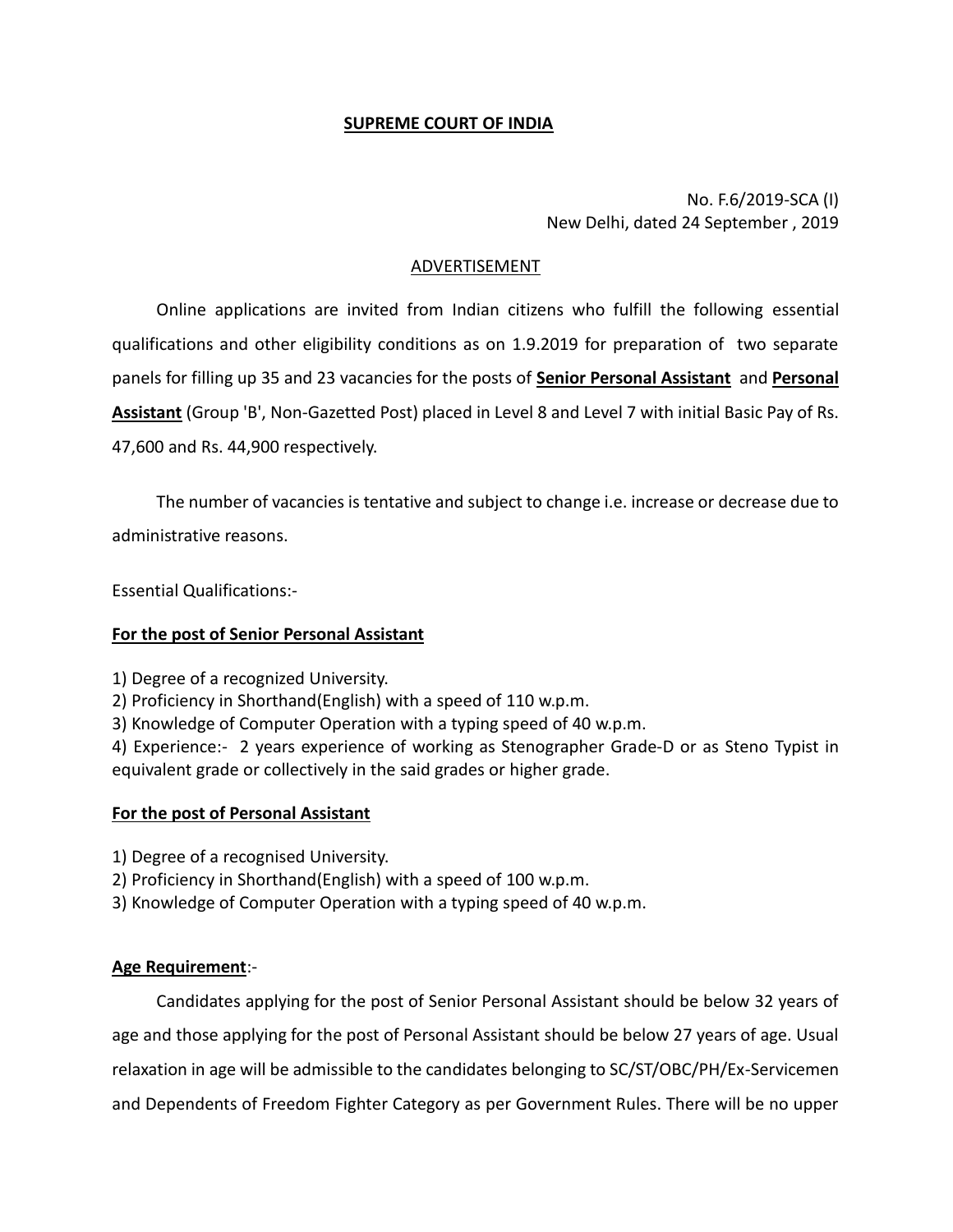age limit for departmental candidates who are already in service of Supreme Court Registry. The relaxation in upper age will not be applicable to the candidates who are working in other Govt. Departments/Public Sector Undertakings etc.

**Reservation**:- Reservation in direct recruitment for the candidates belonging to Scheduled Castes, Scheduled Tribes and Physically Challenged shall be in accordance with the Rules, Orders and Notifications issued from time to time by the Government of India in respect of the posts carrying the Pay Levels corresponding to the Pay Levels prescribed for the posts of Senior Personal Assistant and Personal Assistant, subject to such modification, variation or exception as the Chief Justice may, from time to time, specify. Reservation for dependents of Freedom Fighters shall be in accordance with the orders issued by the Chief Justice of India.

## **Scheme of Examination/Selection for the post of Senior Personal Assistant**

| <b>S. No.</b>  | <b>Scheme of Examination</b>                                                                                                                                                                                                                                                        | <b>Duration</b>   |
|----------------|-------------------------------------------------------------------------------------------------------------------------------------------------------------------------------------------------------------------------------------------------------------------------------------|-------------------|
| 1              | <b>Written Test</b>                                                                                                                                                                                                                                                                 | 1 hour 45 minutes |
|                | Objective Type question paper with multiple choice answers containing 100<br>questions (consisting of 50 General English questions, 25 General Aptitude<br>questions based on logical reasoning (excluding questions relating to<br>arithmetic) and 25 General Knowledge questions) |                   |
|                | (Maximum marks - 100 and Minimum qualifying marks - 50)                                                                                                                                                                                                                             |                   |
|                | <b>Objective Type Computer Knowledge Test</b>                                                                                                                                                                                                                                       |                   |
|                | (Maximum marks - 10 and Minimum qualifying marks - 5)                                                                                                                                                                                                                               |                   |
| $\overline{2}$ | Shorthand (English) Test at the speed of 110 words per minute                                                                                                                                                                                                                       | 7 minutes         |
|                | (The time for transcription will be 45 minutes)                                                                                                                                                                                                                                     |                   |
|                | Maximum mistakes permissible = 5% of the total words dictated                                                                                                                                                                                                                       |                   |
|                | <b>Method of Gradation</b>                                                                                                                                                                                                                                                          |                   |
|                | Without mistake<br>1.<br>$= 100 \%$                                                                                                                                                                                                                                                 |                   |
|                | 2.<br>Upto 1% mistake<br>$= 90%$                                                                                                                                                                                                                                                    |                   |
|                | 3.<br>Upto 2% mistakes<br>$= 80%$                                                                                                                                                                                                                                                   |                   |
|                | Upto 3% mistakes<br>$= 70%$<br>4.                                                                                                                                                                                                                                                   |                   |

The eligible candidates will have to appear in the tests in the following subjects:-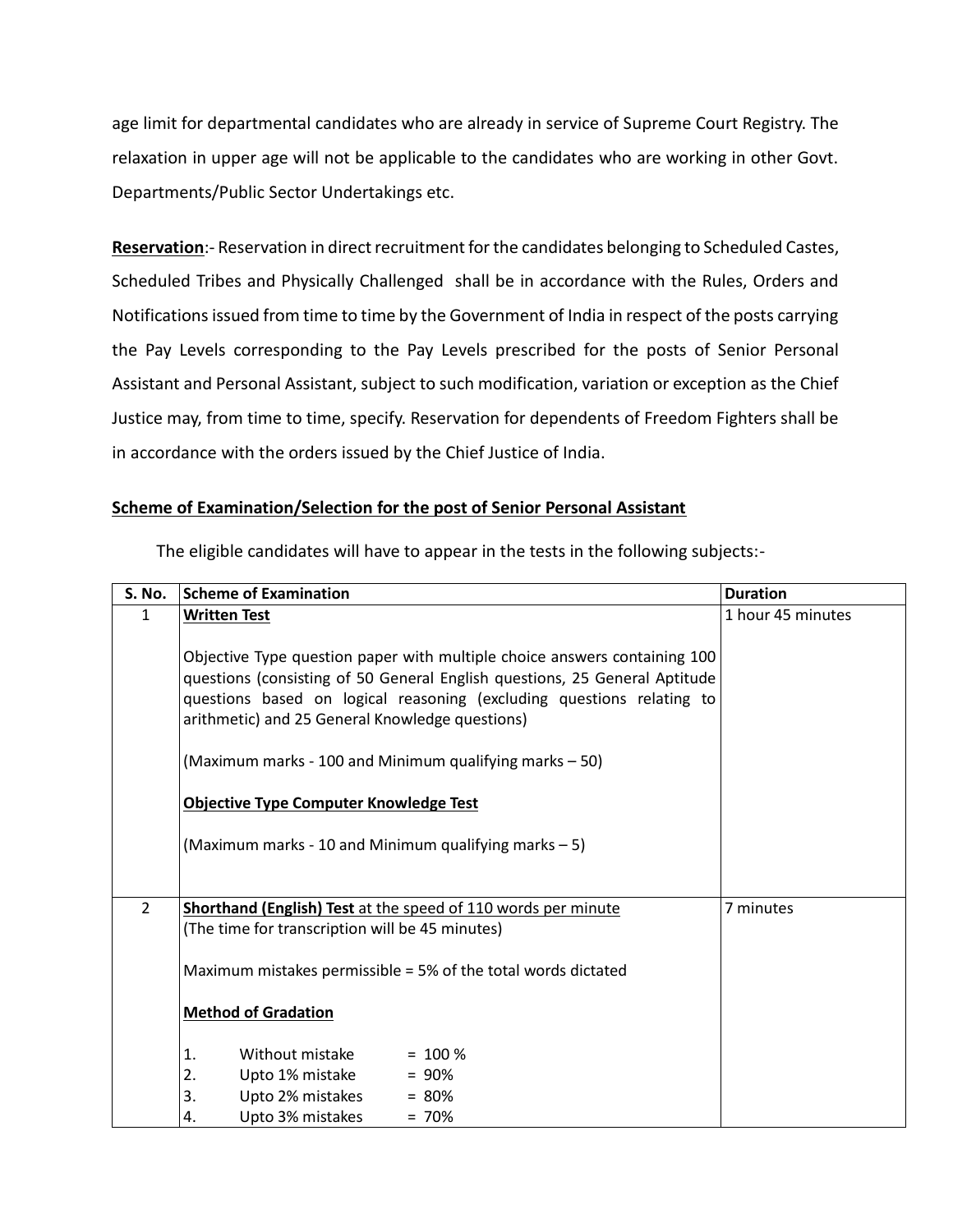|   | 5.<br>Upto 4% mistakes<br>$= 60\%$                                |            |
|---|-------------------------------------------------------------------|------------|
|   | Upto 5% mistakes<br>6.<br>$= 50\%$                                |            |
|   |                                                                   |            |
|   | (Maximum marks - 100 and Minimum qualifying marks – 50)           |            |
| 3 | <b>Typing Speed Test on Computer</b>                              | 10 minutes |
|   |                                                                   |            |
|   | Minimum speed 40 words per minute (less than 3% mistakes allowed) |            |
|   |                                                                   |            |
|   | (Maximum marks - 10 and Minimum qualifying marks $-5$ )           |            |
| 4 | <b>Interview</b>                                                  |            |
|   |                                                                   |            |
|   | (Maximum marks - 25 and Minimum qualifying marks $-13$ )          |            |

# **Scheme of Examination/Selection for the post of Personal Assistant**

| S. No.                  | <b>Scheme of Examination</b>                                                                                                                                                                                                                                                        | <b>Duration</b>   |
|-------------------------|-------------------------------------------------------------------------------------------------------------------------------------------------------------------------------------------------------------------------------------------------------------------------------------|-------------------|
| $\mathbf{1}$            | <b>Written Test</b>                                                                                                                                                                                                                                                                 | 1 hour 45 minutes |
|                         | Objective Type question paper with multiple choice answers containing 100<br>questions (consisting of 50 General English questions, 25 General Aptitude<br>questions based on logical reasoning (excluding questions relating to<br>arithmetic) and 25 General Knowledge questions) |                   |
|                         | (Maximum marks - 100 and Minimum qualifying marks - 50)                                                                                                                                                                                                                             |                   |
|                         | <b>Objective Type Computer Knowledge Test</b>                                                                                                                                                                                                                                       |                   |
|                         | (Maximum marks - 10 and Minimum qualifying marks - 5)                                                                                                                                                                                                                               |                   |
| $\overline{2}$          | Shorthand (English) Test at the speed of 100 words per minute                                                                                                                                                                                                                       | 7 minutes         |
|                         | (The time for transcription will be 45 minutes)                                                                                                                                                                                                                                     |                   |
|                         | Maximum mistakes permissible = 5% of the total words dictated                                                                                                                                                                                                                       |                   |
|                         | <b>Method of Gradation</b>                                                                                                                                                                                                                                                          |                   |
|                         | 1.<br>Without mistake<br>$= 100 \%$                                                                                                                                                                                                                                                 |                   |
|                         | 2.<br>Upto 1% mistake<br>$= 90%$                                                                                                                                                                                                                                                    |                   |
|                         | 3.<br>Upto 2% mistakes<br>$= 80%$                                                                                                                                                                                                                                                   |                   |
|                         | Upto 3% mistakes<br>$= 70%$<br>4.                                                                                                                                                                                                                                                   |                   |
|                         | 5.<br>Upto 4% mistakes<br>$= 60%$                                                                                                                                                                                                                                                   |                   |
|                         | Upto 5% mistakes<br>$= 50%$<br>6.                                                                                                                                                                                                                                                   |                   |
|                         | (Maximum marks - 100 and Minimum qualifying marks - 50)                                                                                                                                                                                                                             |                   |
| $\overline{\mathbf{3}}$ | <b>Typing Speed Test on Computer</b>                                                                                                                                                                                                                                                | 10 minutes        |
|                         | Minimum speed 40 words per minute (less than 3% mistakes allowed)<br>(Maximum marks - 10 and Minimum qualifying marks - 5)                                                                                                                                                          |                   |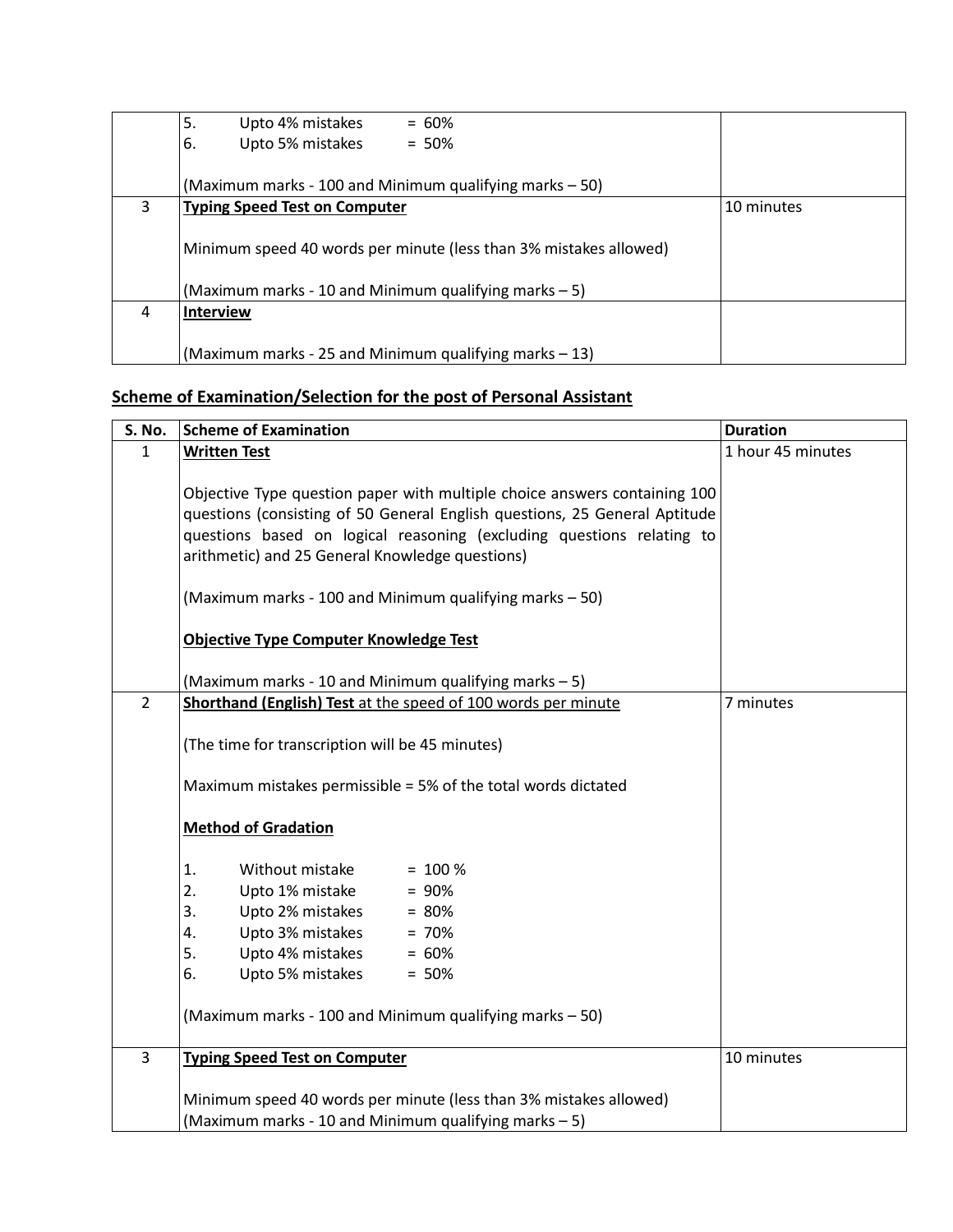| <b>Interview</b>                                                 |  |
|------------------------------------------------------------------|--|
| $\vert$ (Maximum marks - 30 and Minimum qualifying marks $-15$ ) |  |

The candidates will first be subjected to Objective Type Written Test and Computer Knowledge Test and the candidates who qualify both the objective type tests will be called for skill test in stenography and typing speed test on Computer. The candidates who qualify in all the tests will then be called for an interview. The candidates who qualify the Interview **by securing minimum qualifying or more marks will be empanelled** in the order of merit for appointment as Senior Personal Assistant and Personal Assistant. The candidates may note that mere placement in panel does not confer any right on them to claim appointment for the post of Senior Personal Assistant/Personal Assistant.

### **Registration of application and payment of fee**:

Eligible candidates are required to apply online for which the link is provided through Supreme Court Website, [www.sci.gov.in.](http://www.sci.nic.in/) The application will be accepted through online registration only which is likely to start from 00.00 hours on 28.9.2019. Candidates will be required to pay non-refundable Application/Test Fee of Rs. 300/- for General/OBC candidates and Rs. 150/- for SC/ST/Ex-Servicemen/PH candidates/dependents of freedom fighters plus bank charges through online mode only. Fee shall not be accepted in any other form. No postal application shall be accepted. The fee shall be paid online through payment gateway provided by UCO Bank.

#### **Closing Date for online applications**:

The starting date for online registration of application is 28.9.2019 at 00.00 hours and last date thereof is 24.10.2019 at 24.00 hours.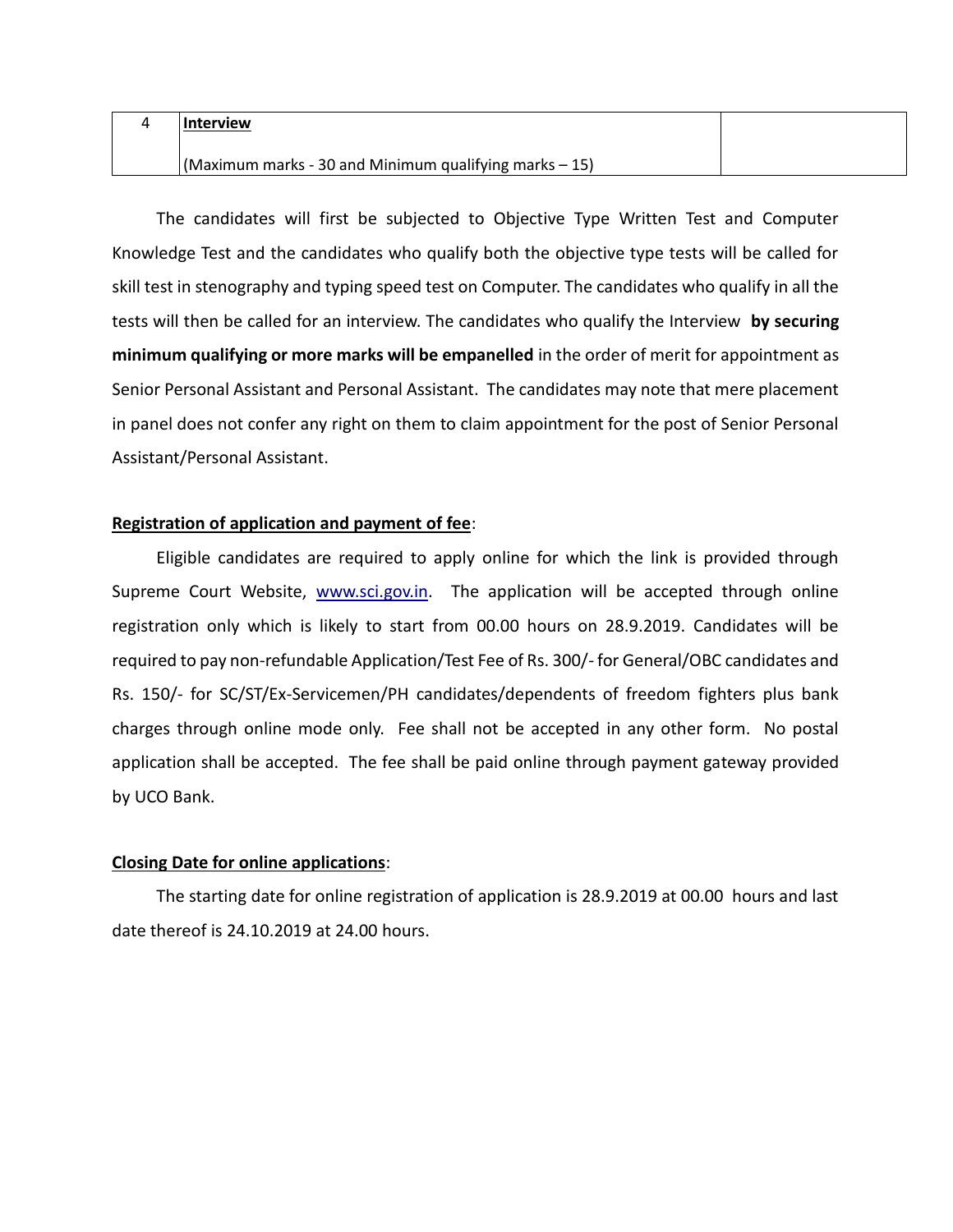## **General Instructions**

- 1. The candidates applying for the posts of Senior Personal Assistant and/or Personal Assistant should submit separate online application for each post and also should ensure that they fulfill the prescribed eligibility conditions for the said posts. Their admission at all the stages of examination viz. Written/Shorthand Skill/Typing/Computer Test and the Interview for which they are admitted by this Registry will be purely provisional subject to their satisfying the prescribed eligibility conditions by way of furnishing documentary proof in support thereof. The checking of identity of candidate and verification of documents will be done on the date of interview. If on verification at any time before or after the said test/interview, it is found that the candidate does not fulfill any of the eligibility conditions, his/her candidature for the examination shall stand cancelled without any notice or further reference.
- 2. The candidate is required to scan his/her photograph having 5 cm height and 3.8 cm width (size upto 50 kb) in JPG format and signature having 2.5 cm height and 5 cm width (size upto 50 kb) in JPG format for uploading the same at relevant space on the online application form.
- 3. The candidate is required to fill up the required data in the application and make payment of fee online in accordance with the instructions displayed on the link provided for the purpose.
- 4. After successful completion of online application form, candidates will be able to preview his/her duly submitted application. Candidates are advised to get a printout of the filled up application form for their record. Printout of filled up application need not be sent to the Registry.
- 5. The candidate should retain his/her Application number carefully for generation of admit card from the link to be provided on the website of Supreme Court of India and for any other information regarding prescribed Tests/Interview.
- 6. Candidates are advised to visit Website of Supreme Court of India for update regarding the posts of Senior Personal Assistant/Personal Assistant at regular intervals.
- 7. In case candidate submits more than one application form, he/she must note that the application last submitted will only be entertained by the Registry. No correspondence requesting to accept previous application(s) will be entertained by the Registry.
- 8. Candidates must note that fee once paid will not be refunded in any circumstances even in case where fee for more than one application form has been paid by a candidate. The candidature of General/OBC candidate paying application fee as prescribed for reserved category will not be taken into consideration.